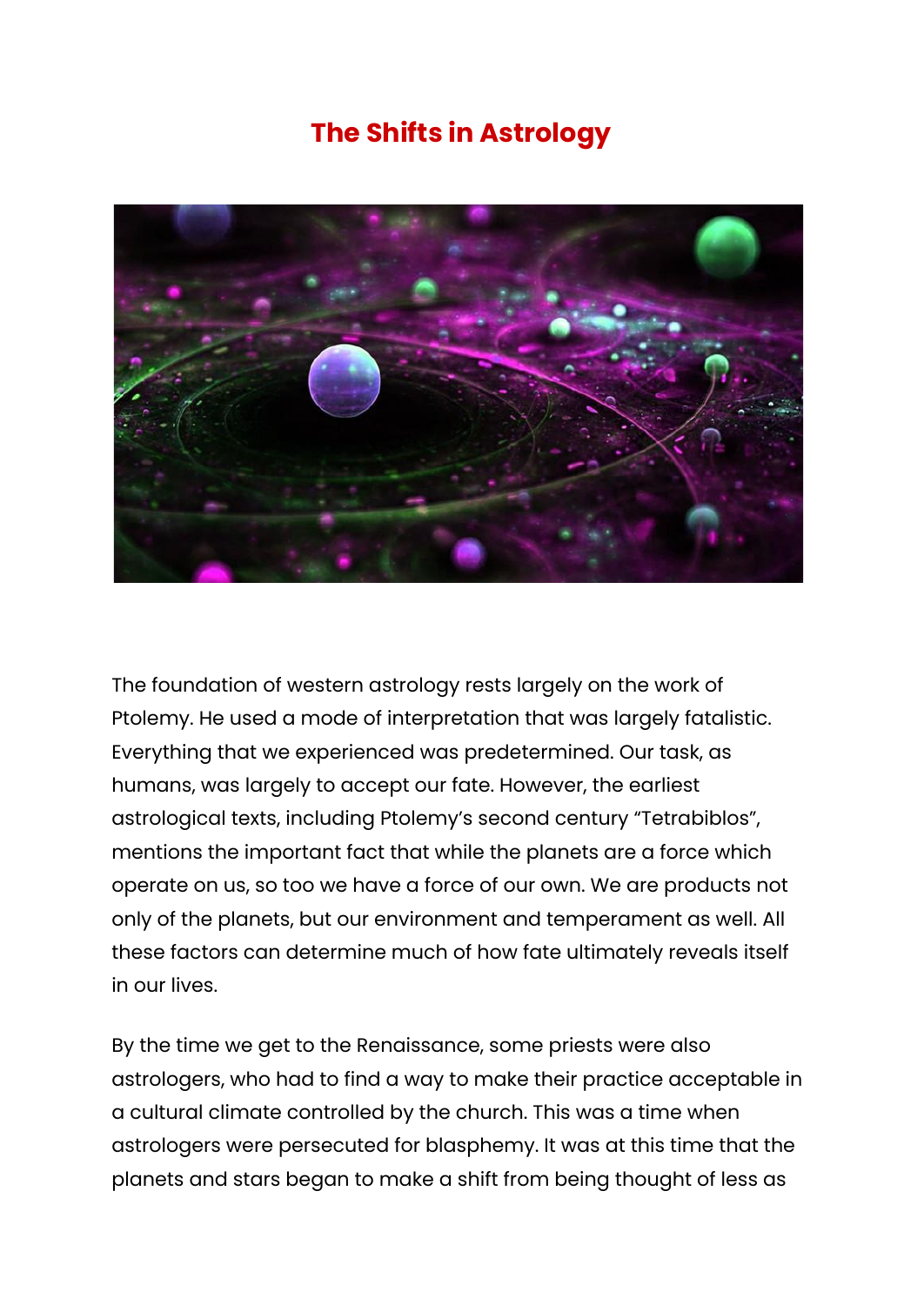determining our fate and more as indicators as to what lessons the cosmos were encouraging us to learn. Astrologers like Facino, and later Christian astrologers like William Lily, encouraged us to think of ourselves as engaged in a cosmic dance with the planets, where it is not only the stars that influence us, but that we, with the force of our determination and free will, influence the planets as well.

It was in the twentieth century that astrology took a definitive psychological predilection. It has been in the last hundred years that astrology moved to a paradigm of self-discovery. The planets began to be used as indicative symbols that revealed various aspects of a person's psychology. Writers like Rhudyar and Jung contributed to helping us understand the significances of various planets and their aspects in relation to our psyche.

With the New age movement came the re-spiritualization of astrology, with a twist. Astrologers who were heavily influenced by Jung, like Steven Forest and Jeff Green, helped to develop an appreciation of what some of our major lessons in this lifetime are likely to be, from a psychological perspective, and at the same time focused largely on the soul's growth. The fatalism of astrology has been completely removed, and instead we find discussion of how people can choose higher and lower vibrations of an aspect, and advice on how to best help integrate spiritual lessons in a way that keeps healing of the soul as the focus. With this paradigm, a relationship with the planets is explored as a way to gain deeper insight into a soul's purpose and truest, most pure desires.

With the rise of the Pagan movement, and some aspects of the New Age movement, there has been a return to the understanding of the planets as gods. But the idea of the planets as only external forces that play with our lives is gone. Instead, people in Pagan and New Age communities around the world use astrology as a way to cultivate a